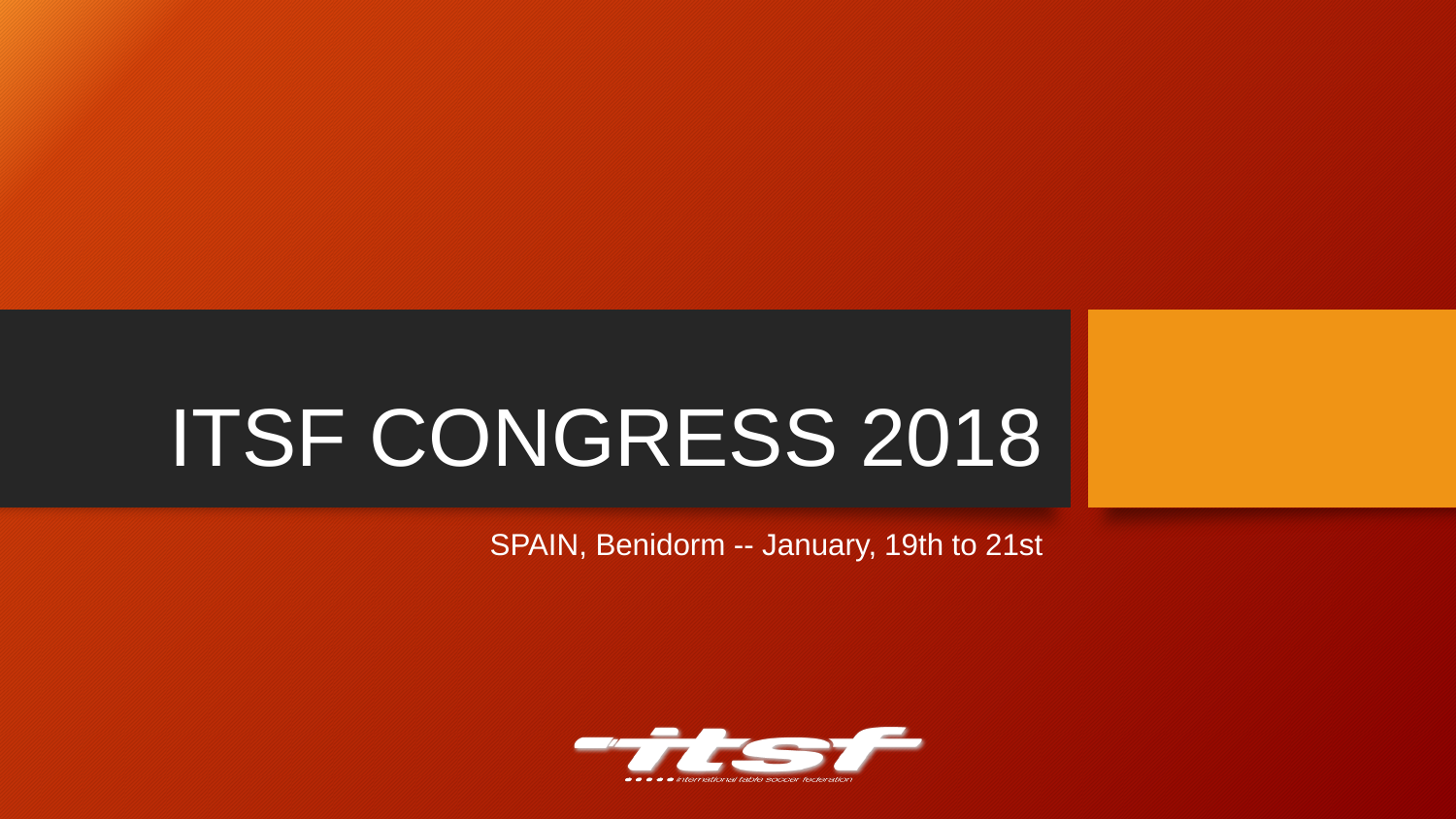### **Mr Farid LOUNAS, President of the ITSF, International Table Soccer Federation**

**&**

#### **Mr Tomas FERNANDEZ, President of the FEFM, Federacion Española de Futbolin**

are pleased to welcome you to attend the 4th ITSF Congress

## ITSF CONGRESS & GENERAL ASSEMBLY - 2018

Hotel Gran Bali - Benidorm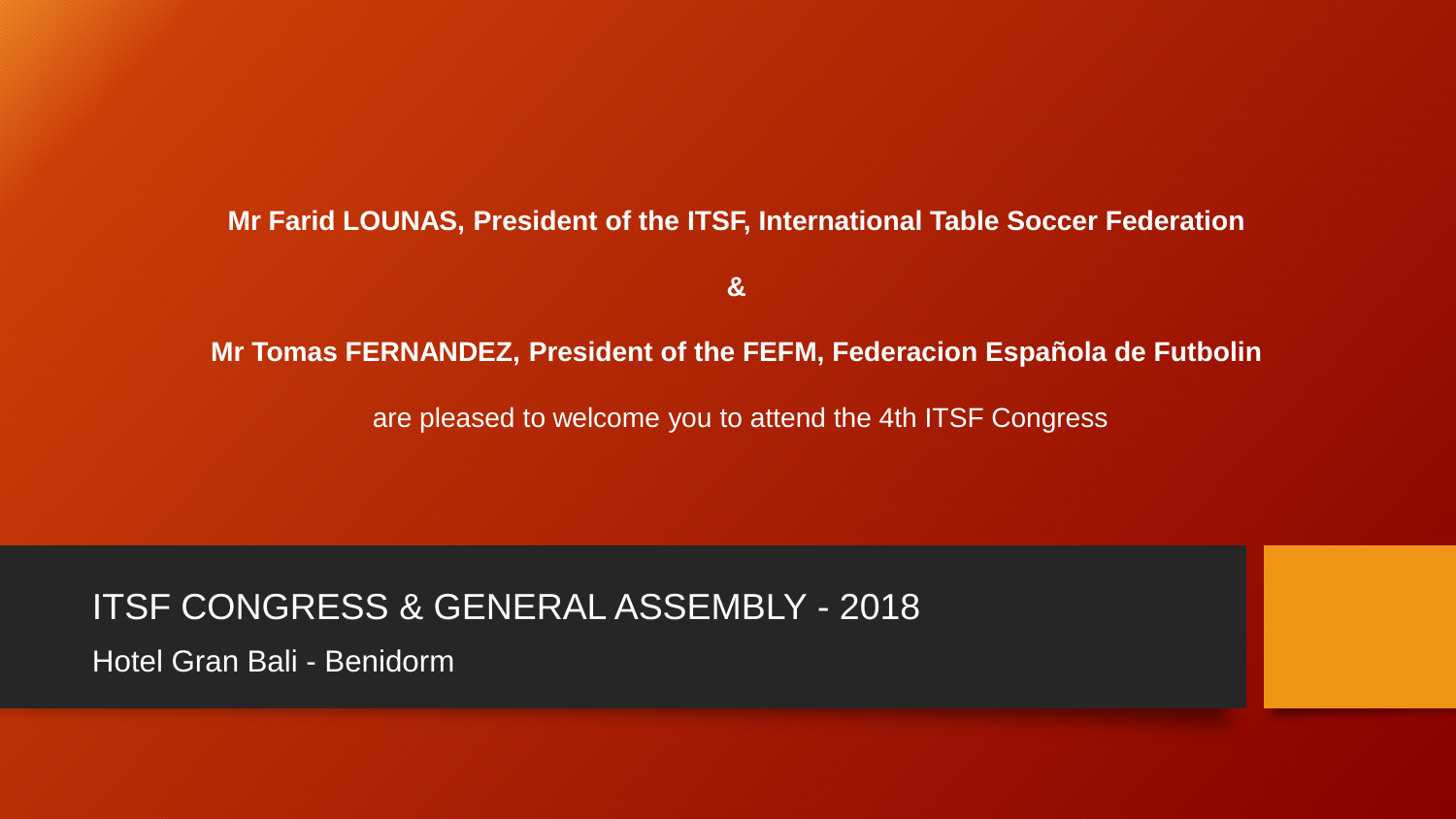## **PROGRAM**

**Friday, January 19th**

**4:00pm to 8:00 pm:** Federation individual meetings - ITSF training session – Commission meeting **8:00 pm:** Dinner

## **Saturday January 20th**

See full schedule on the next page

All day - Federation individual meetings - ITSF training session

## **Sunday, January 21st**

**10:00 am to 1:00 pm:** Federation individual meetings - ITSF training session – Commission meeting **1:00 pm** : departing lunch

Please request your individual federation meeting and training session by registration form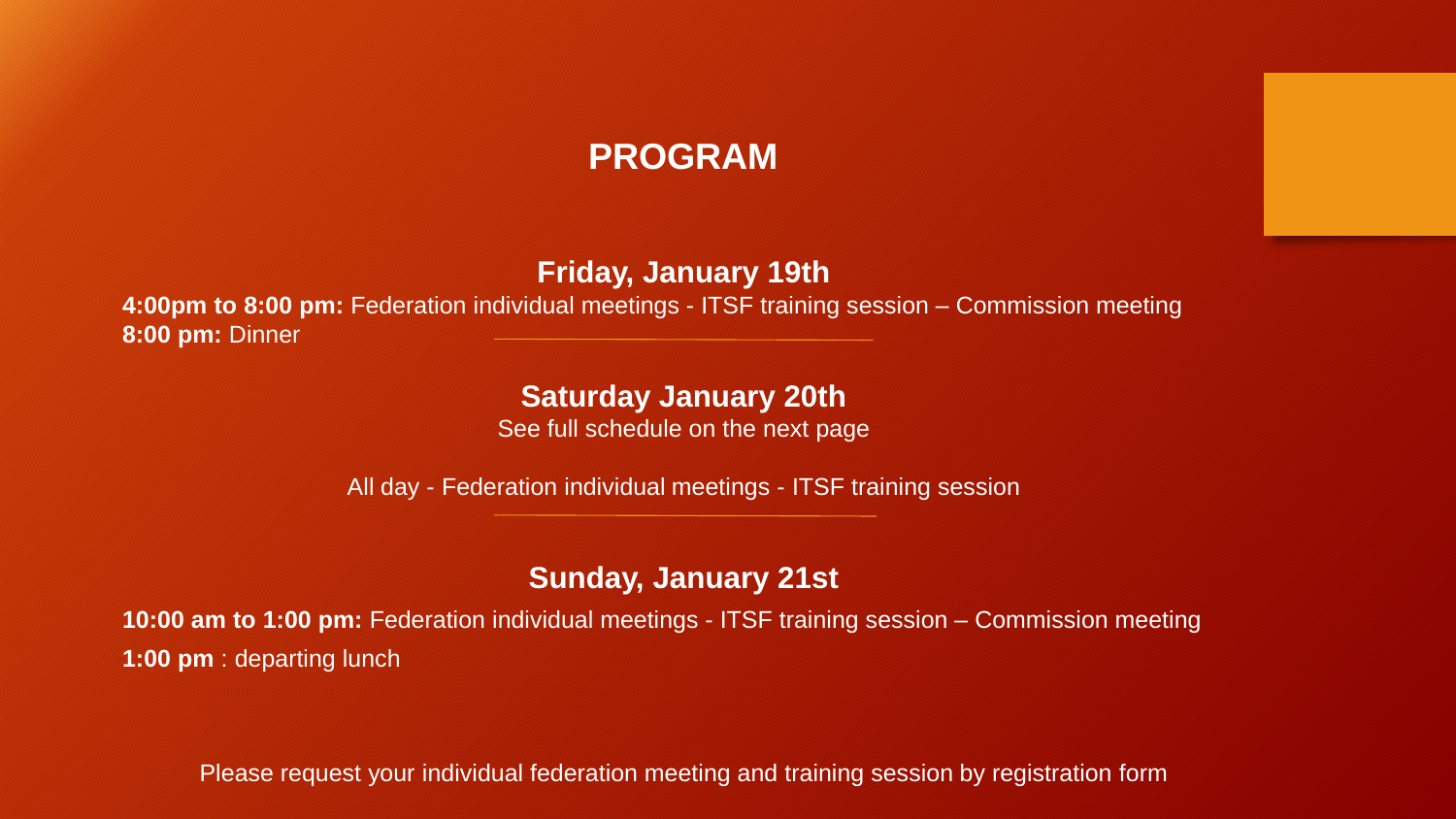# **SATURDAY, JANUARY 20th**

**9:30 am** ITSF Welcome - GAISF Observer and ITSF impact . Speaker: Farid Lounas (ITSF president).

**10:00 am** Federations and NOC/NSA's – Goals, strategy and tools. Speaker: Will Hawkes (ITSF Federation Assessment Commission)

**10:45 am** Anti-doping, WADA – ITSF and National federations impact. Speaker: Marko Luftenegger (Second vice-president of the ITSF).

**11:15 am** Coffee break

**11:30 am** Sport commission and new ranking, tournament. Speaker: Ekaterina Astanasova (ITSF Sport commission).

**12:30 pm** Table Soccer Application Speaker: Alexandru Preda (ITSF communication commission)

**1:00 pm** Lunch break

**3:00 pm** Education, Tools and share experience Speaker: Pauline Laverton (ITSF Office ) & Klaus Gottesleben (ITSF vice-president)

**3:45 pm** Rules & referees Speaker: Tom Yore (President of the ITSF Rules commission).

**4:15 pm** Disabled Speaker: Francesco Bonanno (President of the Disabled commission)

**4:45 pm** Communication & marketing Speaker: Estelle Allain (Marketing & communication - ITSF office)

**5:15 pm** Coffee Break

**5:30 pm** ITSF General Assembly Including World Cup 2019 introduction Tomas Fernandez FEFM

**8 pm:** Dinner and foosball party

Speakers to be confirmed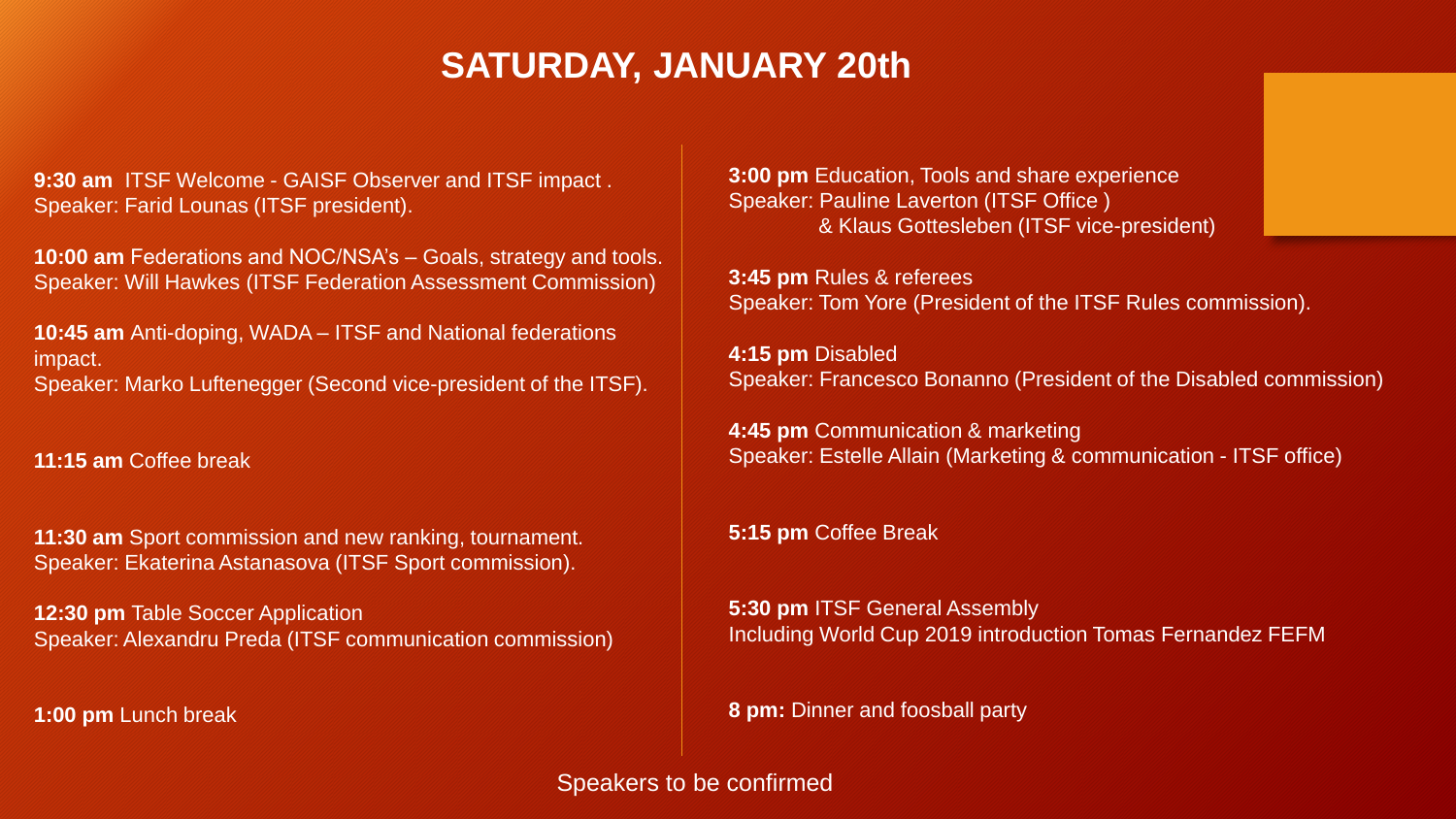# **ATTEND THE CONGRESS**

**One delegate per federation**, member of the ITSF, will benefit from a free hotel room (double room shared) and food.

Federations can send more than one delegate to the Congress - the expenses for the other delegates must be covered by their federation or by the delegates themselves.

Please complete registration form here : **[Registration](https://docs.google.com/forms/d/e/1FAIpQLSeZxeOF_AabGcU9n37UjLjXEZ6h6aCqadmCsMnhWqwWKsDZ6Q/viewform)** 

If you want to attend as visitor, new federation, player, … Please send your request at [info@tablesoccer.org](mailto:info@tablesoccer.org)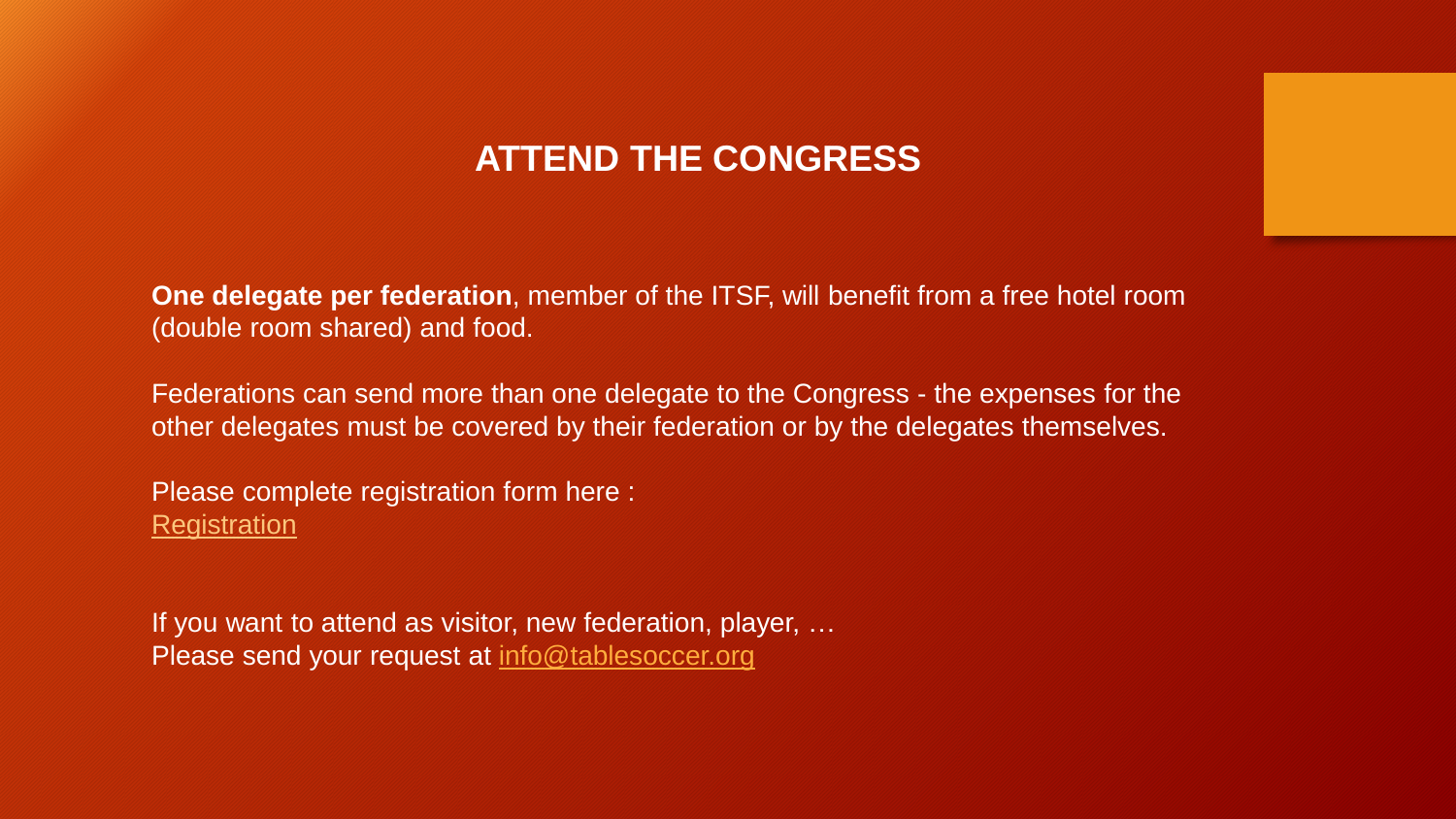## **Hotel Gran Bali**

**Address** Calle Luis Prendes, 03502 - Benidorm Alicante, Spain

**Contact** Tel: +34 966 815 200 Fax: +34 966 813 578 <http://www.granhotelbali.com/en>





**Book your room by sending an email at:** [reservas@grupobali.com](mailto:reservas@grupobali.com) (subject : grupo futbolin).

#### **Prizes**

Full pension: 33,50€/pers Half pension: 30€/pers

**Restaurant hours** Breakfast: 8:00 am to 10:30 am Lunch: 1:00 pm to 3:00 pm Dinner: 7:30 pm to 9:30 pm

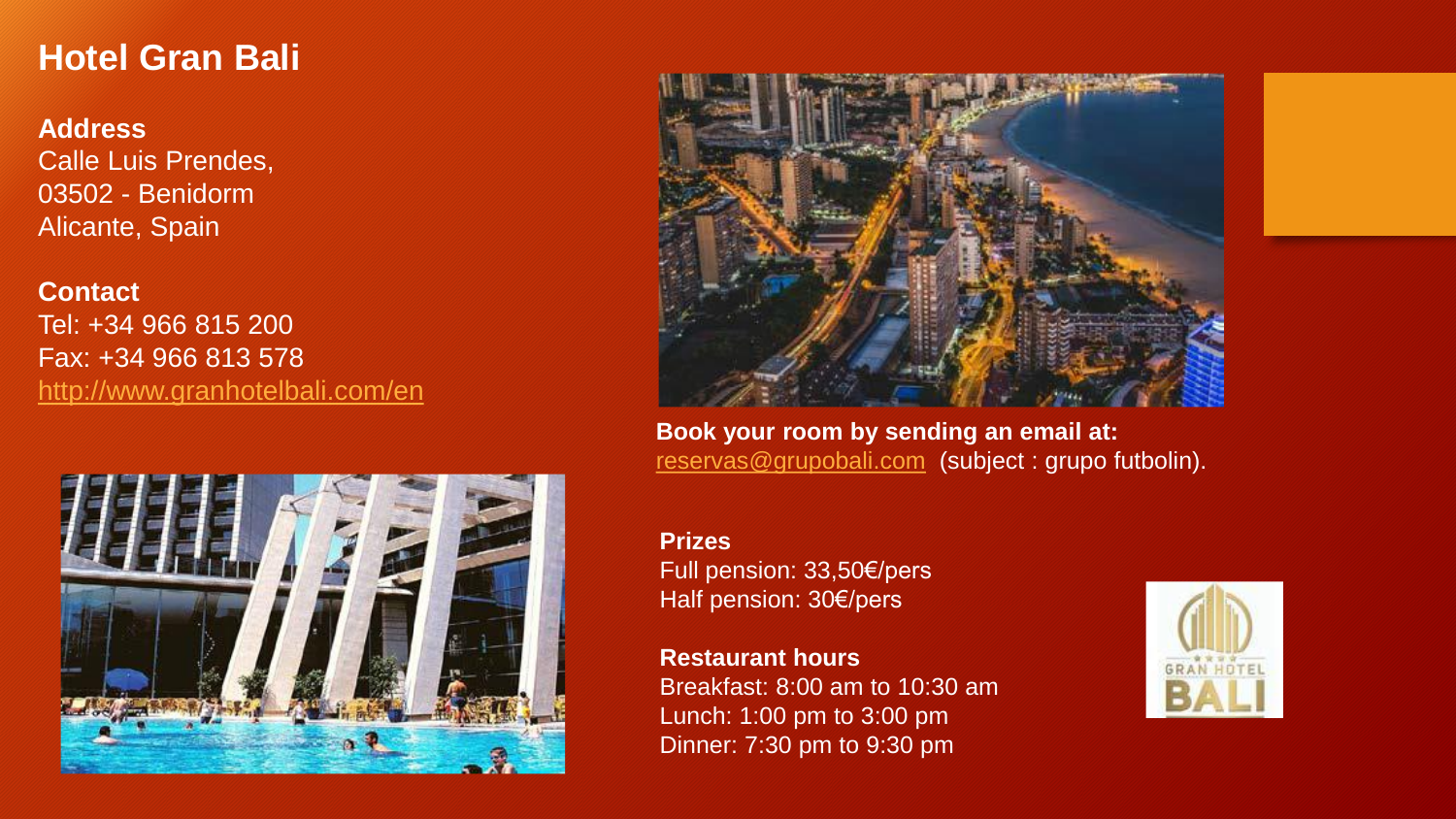# **HOW TO GET THERE**

#### **Shuttle Direct : Alicante airport to Benidorm**

Monday – Sunday Bus company: Alsa Price: 8€ per person.

#### **From Alicante Airport - Benidorm (Av. Europa)**

08.00, 09.00, 10.00, 11.00, 12.00, 13.00, 14.00, 15.00, 16.00, 17.00, 19.00, 21.00 and 23.00

#### **From Benidorm (Av. Europa) - Alicante Airport**

07.00, 08.00, 09.00, 10.00, 11.00, 12.00, 13.00, 14.00, 15.00, 16.00, 18.00, 20.00, and 22.00

Book online : <http://www.aena.es/en/alicante-airport/tren-tram.html>

#### **Local buses**

There is also a bus every hour from the airport to Alicante city centre, costing 1€ per person. From there regular buses to Benidorm cost 3€ per person.

#### **Taxis**

The cost per taxi from Alicante Airport (El Altet) to Benidorm is about 65  $\epsilon$  (supplements on Sunday).